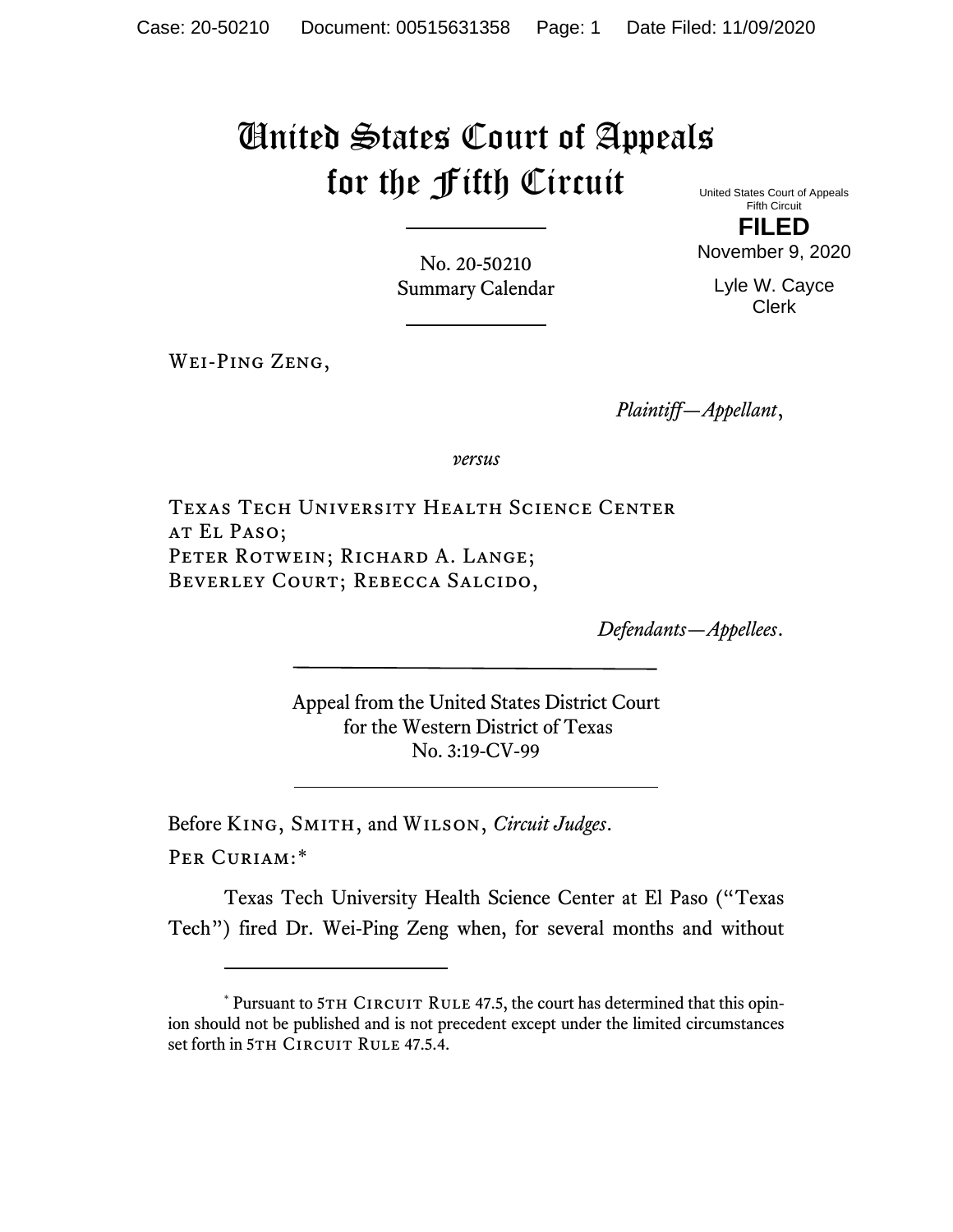proper authorization, he worked from his West Virginia home instead of the El Paso lab to which he was assigned. Zeng asserts that his termination was discriminatory, in violation of both Title VII and the Texas Commission on Human Rights Act ("TCHRA"), and that it violated his Fourteenth Amendment due process rights. In addition, Zeng puts forth defamation and tortious interference claims. The district court granted defendants' motion for summary judgment on all claims. We affirm.

# I.

Zeng obtained his Ph.D. in immunology and cell pathology from the State University of New York at Buffalo, underwent post-doctoral training in immunology at Yale University, and then entered academia as a faculty member at the University of Rochester in 1999. In 2009, Zeng left Rochester to begin working as an associate professor at Marshall University in West Virginia, where he was denied tenure in 2016.

On the heels of that denial, Zeng filed a grievance against Marshall and applied for a research associate position at Texas Tech. He was offered that position, moved to Texas, and began working under Dr. Haoquon Wu in 2017. Although Zeng rented an El Paso apartment, he retained a house in West Virginia.

Soon after beginning work in El Paso, Zeng sued Marshall in federal court in West Virginia. There, as here, Zeng appeared *pro se*. Needing to be present for those legal proceedings, and believing that, in any event, he could work more effectively from home, Zeng asked Wu for permission to work from West Virginia instead of at the El Paso lab, and Wu acquiesced. At some point in the ensuing months, Zeng terminated his lease in El Paso and lived only in West Virginia. He did not tell Wu that he was terminating his El Paso lease, nor did he inform anyone else at Texas Tech that he was working from West Virginia in the first place.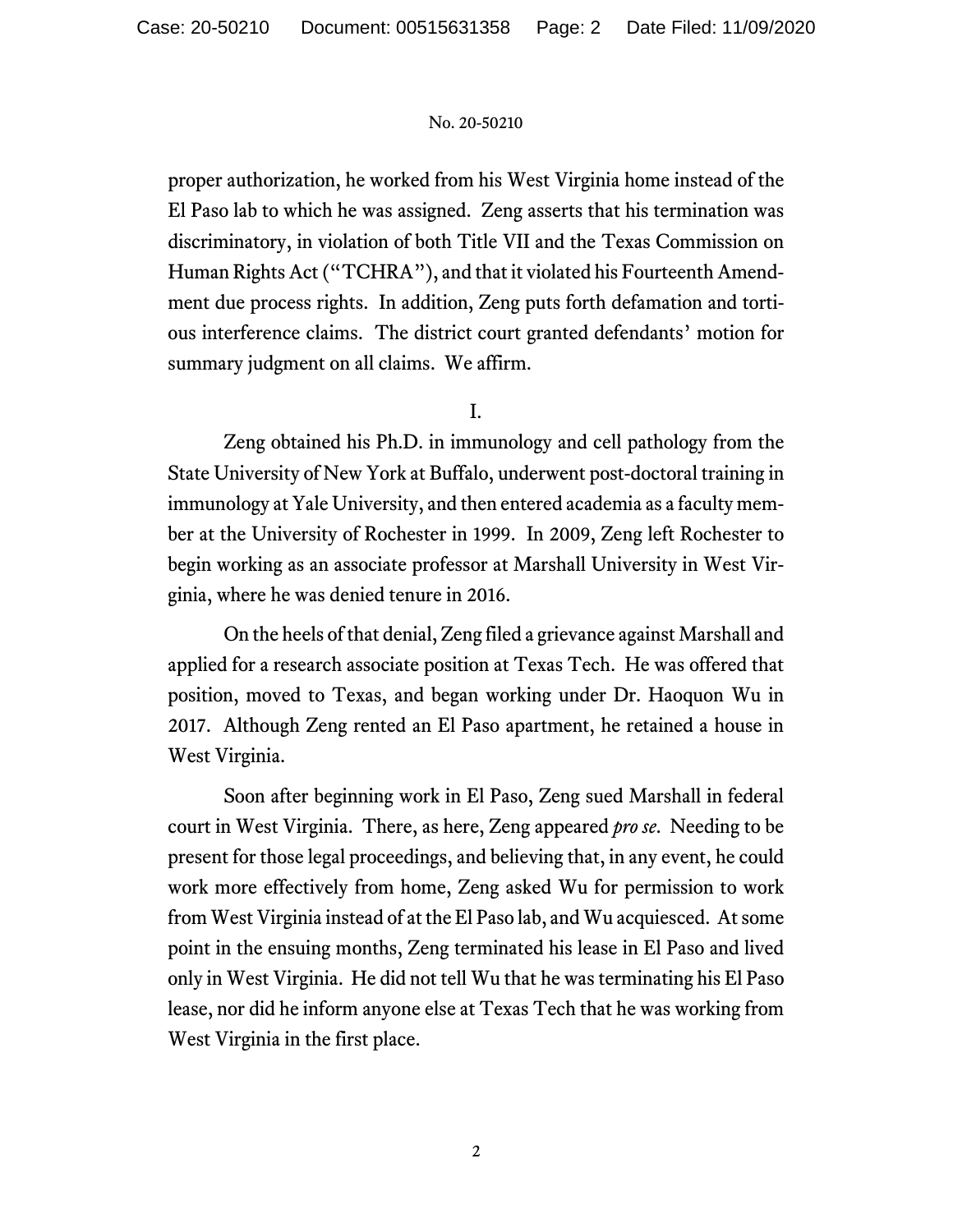Thus, solely on Wu's permission, Zeng worked primarily from West Virginia from early May until early December 2017. Under Texas Tech's work-from-home policy, that's problematic. Texas Tech's policy requires that, to work from home, an employee must attain a signed "Telecommuting Agreement," which "must have the approval of the employee's unit head, the Dean or Director, the appropriate Department's Vice President, Human Resources, and President before it can be implemented." Zeng does not contest that, although he received permission from Wu, his work-from-home arrangement was not approved by the other necessary parties. In the absence of such an agreement, Texas Tech requires that its employees work "only at the employee's regular place of business or assigned duty point unless the employee . . . has received prior written authorization of the President," Dr. Richard Lange, "or his/her designee."

In November and December 2017, Texas Tech audited the employees in Zeng's department, comparing an employee's timesheets with the number of times the employee used his or her access badge to enter the building. Given that Zeng was in West Virginia at the time, his reported hours worked did not match the number of times he accessed the building. Specifically, the audit revealed that, although Zeng recorded normal working hours, he did not access the building on 119 of the 142 days that he was employed from May to December. Because the department was not aware of Zeng's work-fromhome arrangement, that discrepancy understandably raised eyebrows.

Beverly Court, senior director of Zeng's department, scheduled a December 19 meeting with Zeng "to discuss Timesheets." Apparently not understanding the nature of the meeting, Zeng did not respond to the meeting invitation and did not attend. On December 21, Dr. Peter Rotwein, the chair of Zeng's department, emailed Wu to inform him of the situation. Wu, who was visiting China at the time, responded on January 7, explaining that Zeng was involved in a lawsuit and that Wu had authorized him to "work at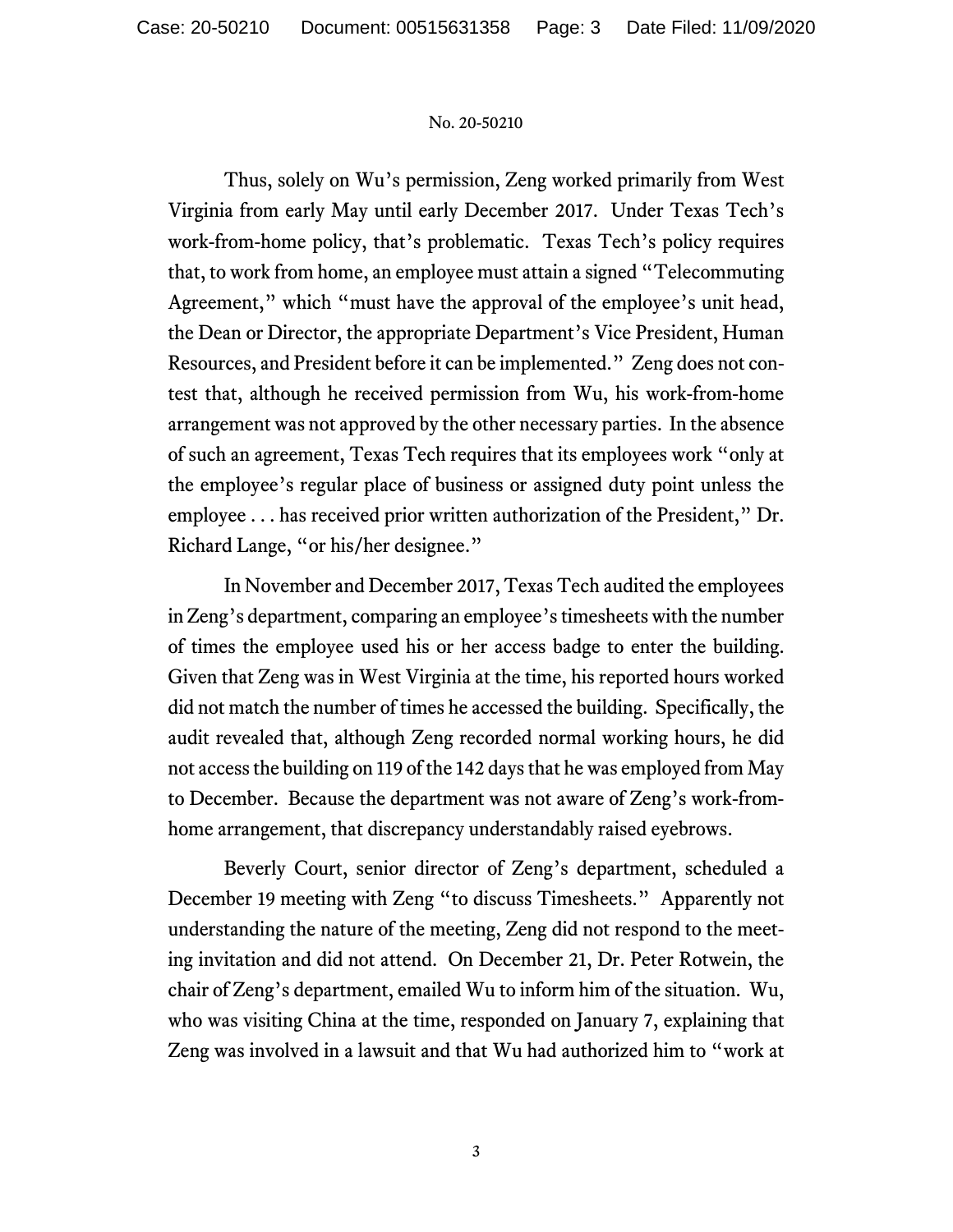home for a while."

On January 8, 2018, Court sent Zeng another meeting request and an email, this time requesting Zeng to "confirm [he] received [the] email and will be available to meet." Zeng replied, informing Court that he was "not in El Paso" but would "try to come back as soon as possible." Court responded the next day, asking when he "plan[ned] to be at work so [they could] meet." Zeng vaguely replied that he would let her know when he returned and told her that "[t]here is something I have to deal with now, but I will come back as soon as I can." Later that day Rotwein emailed Zeng, informing him of the discrepancies revealed in the audit, that he was in violation of Texas Tech's work-from-home policy, and requesting that he provide a record of the work performed when he was not in the office. Zeng sent Rotwein a summary of that work on January 11, as requested.

On January 12, Court emailed Zeng again, this time informing him that he was being placed on leave without pay. A week later, Rotwein sent Lange an email explaining the situation and "request[ing] termination of Dr. Zeng's appointment for cause." About a week after that, Court emailed Zeng with an attached letter informing him that his employment was terminated effective January 22.

Zeng sued in state court, and the defendants removed to federal court on the basis of federal question and supplemental jurisdiction. In his second amended complaint, Zeng alleged discrimination under Title VII, the TCHRA, and 42 U.S.C. § 1981, violation of his Fourteenth Amendment due process rights, tortious interference, and defamation. Both sides sought summary judgment. The district court granted defendants' motion for summary judgment in full and dismissed all claims. Zeng appeals. We affirm.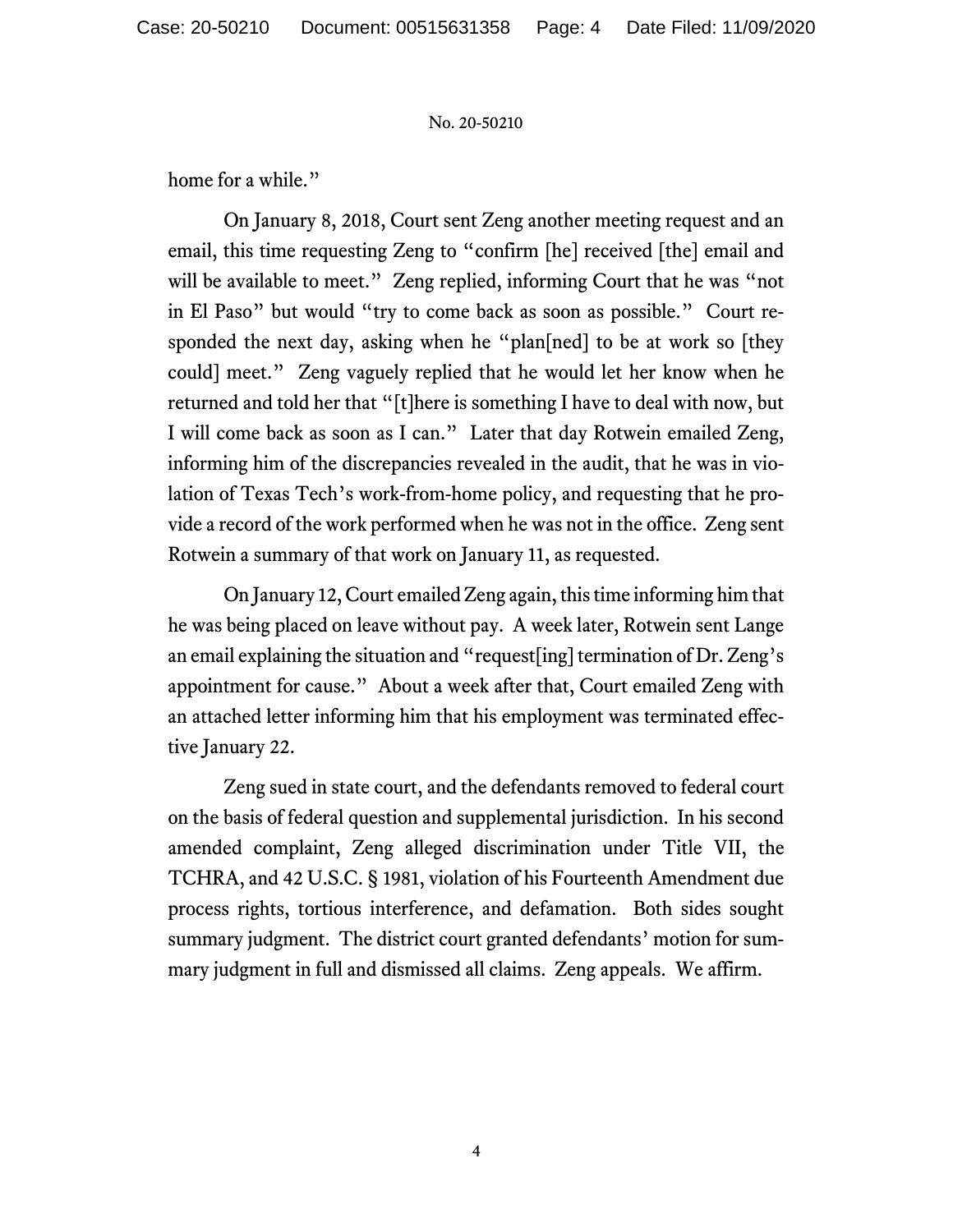# II.

## A.

Zeng first asserts that his firing was discriminatory, in violation of both federal and state law.<sup>[1](#page-4-0)</sup> As an initial matter, we disagree with the district court that Zeng's TCHRA claims are barred by sovereign immunity. "[A] State waives [sovereign] immunity when it removes a case from state court to federal court." *Lapides v. Bd. of Regents of Univ. Sys. of Ga.*, 535 U.S. 613, 618– 19, 624 (2002). This maxim is in "the context of state-law claims, in respect to which the State has explicitly waived sovereign immunity from state-court proceedings." *Id.* at 617.

To be sure, "the Constitution permits and protects a state's right to relinquish its immunity from suit while retaining its immunity from liability . . . ." *Meyers ex rel. Benzing v. Texas*, 410 F.3d 236, 255 (5th Cir. 2005). Thus, a state may waive its immunity from suit through removal and simultaneously retain its immunity from liability.

But that is not the case here. The TCHRA waives Texas's sovereign immunity from state-court proceedings. *Mission Consol. Indep. Sch. Dist. v. Garcia*, 253 S.W.3d 653, 660 (Tex. 2008). And although the TCHRA does not "waive sovereign immunity [from suit] in *federal* court,"<sup>[2](#page-4-1)</sup> the defendants have done that through removal. *Lapides*, 535 U.S. at 624.

<span id="page-4-0"></span><sup>&</sup>lt;sup>1</sup> Zeng asserts claims under Title VII (race and nationality), 42 U.S.C. § 1981, and the TCHRA. "Because these three statutory bases are functionally identical for the purposes of [Zeng's] claims, it would be redundant to refer to all of them." *Shackleford v. Deloitte & Touche, LLP*, 190 F.3d 398, 403 n.2 (5th Cir. 1999). Thus, although we dismiss several claims on technical grounds, the substantive analysis would apply to all claims even if they remained viable.

<span id="page-4-1"></span><sup>2</sup> *Perez v. Region 20 Educ. Serv. Ctr.*, 307 F.3d 318, 332 (5th Cir. 2002); *see also Pequeno v. Univ. of Tex. at Brownsville*, 718 F. App'x 237, 241 (5th Cir. 2018) (applying *Perez* to the TCHRA).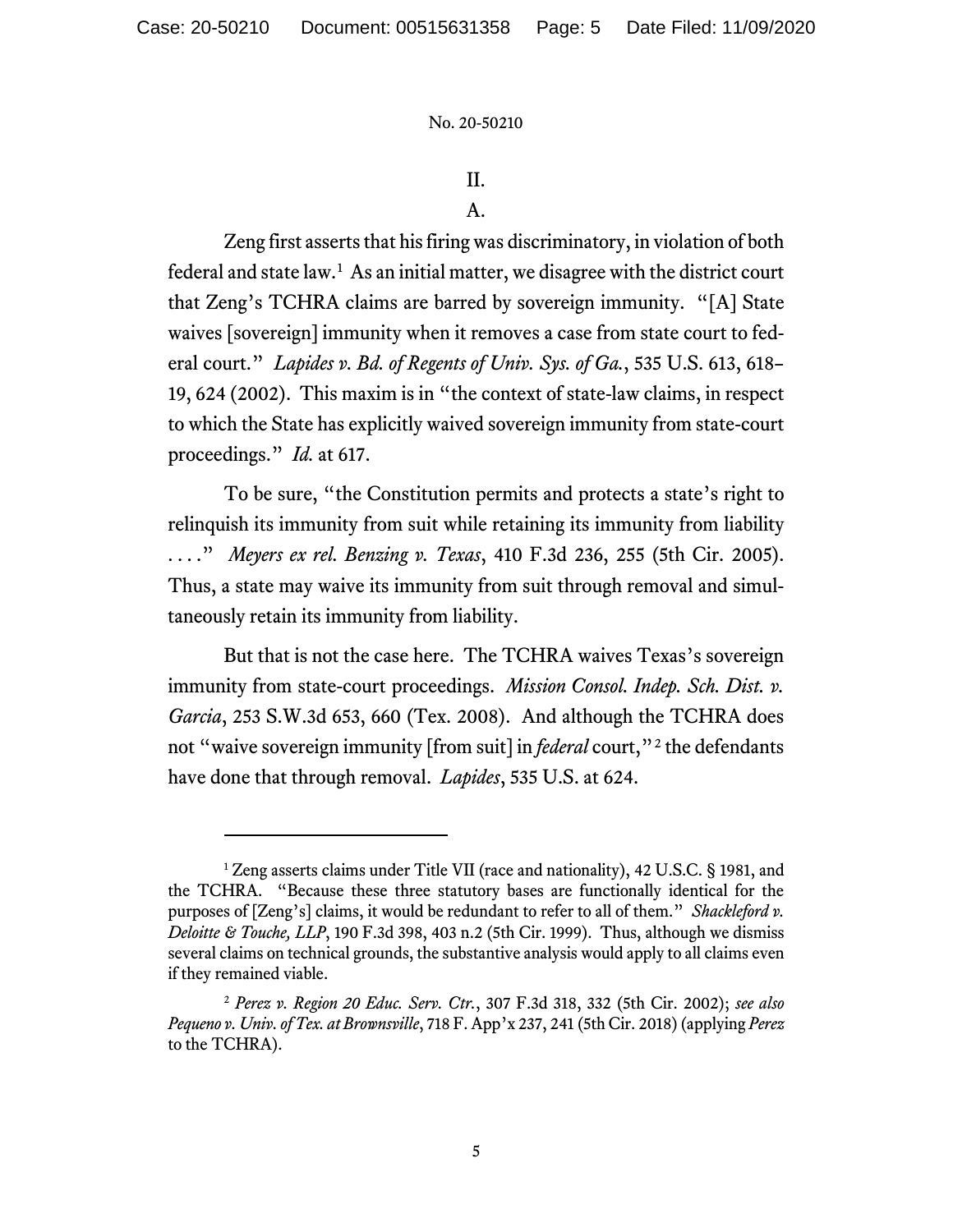Put another way, defendants do not enjoy "immunity from liability" because the TCHRA waived it. *Meyers*, 410 F.3d at 255. And defendants no longer enjoy "immunity from suit" because they waived it by removal. *Id.*; *see also Lapides*, 535 U.S. at 624. Thus, defendants waived sovereign immunity for the TCHRA claims in this case.[3](#page-5-0)

Although there is no sovereign immunity, under the TCHRA only "*employers* may be liable for an unlawful employment practice. The Act does not create a cause of action against supervisors or individual employees." *Anderson v. Hous. Cmty. Coll. Sys.*, 458 S.W.3d 633 (Tex. App.—Houston [1st Dist.] 2015, no pet.) (cleaned up). Similarly, although Congress abrogated sovereign immunity for state actors in Title VII, *Fitzpatrick v. Bitzer*, 427 U.S. 445, 447–48 (1976), a plaintiff cannot sue both an employer and its employees in their official capacity under Title VII. To do so would subject the employer to double liability, because "a Title VII suit against an employee is actually a suit against the corporation." *Indest v. Freeman Decorating, Inc.*, 164 F.3d 258, 262 (5th Cir. 1999). Thus, because Zeng opts to sue Texas Tech under Title VII and the TCHRA, he may not simultaneously sue the individual defendants.

So, where does that leave us? After we knock out the improper claims and revive the TCHRA claim, Zeng retains three operable discrimination

<span id="page-5-0"></span><sup>&</sup>lt;sup>3</sup> None of the cases on which the district court or defendants rely is in conflict with that conclusion. Those cases involve instances in which the (1) the plaintiff raised waiverby-removal argument for the first time on appeal and thus waived the argument itself, *Perez*, 307 F.3d at 331–32, (2) the plaintiff sued in federal court in the first instance and there was no waiver-by-removal argument to be made, *Pequeno*, 718 F. App'x at 240–41, or (3) the plaintiff averred that "removal waives immunity entirely" and attempted to rely on removal alone to waive immunity from both suit and liability, *Skinner v. Gragg*, 650 F. App'x 214, 218 (5th Cir. 2016) (per curiam). *Meyers* did not reach the question of whether the state "retained a separate immunity from liability . . . according to [the] state's law." *Meyers*, 410 F.3d at 255.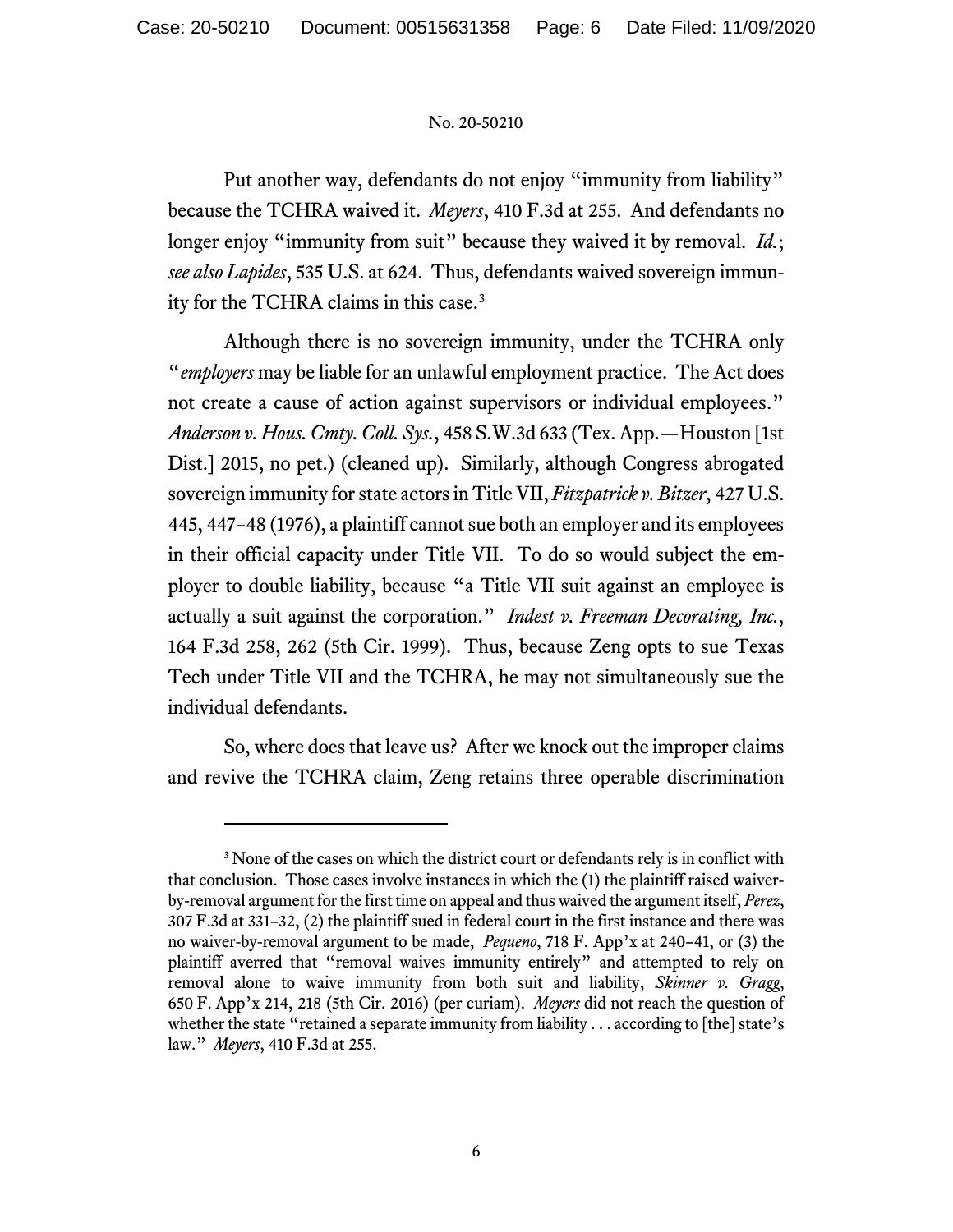causes of action. He asserts Title VII and TCHRA discrimination claims against Texas Tech. Additionally, he maintains § 1981 claims against the individual defendants. Because those "three statutory bases are functionally identical for the purposes of [Zeng's] claims," our analysis below is sufficient to dispose of all claims together. *Shackleford*, 190 F.3d at 403 n.2.

For cases of intentional discrimination based on circumstantial evidence, such as this one, we apply the familiar *McDonnell-Douglas* burdenshifting framework. [4](#page-6-0) Under that framework, a plaintiff must first establish a *prima facie* case of discrimination, which requires him to show that "(1) he is a member of a protected class, (2) he was qualified for the position at issue, (3) he was the subject of an adverse employment action, and (4) he was treated less favorably because of his membership in that protected class than were other similarly situated employees who were not members of the protected class, under nearly identical circumstances." *Lee v. Kan. City S. Ry. Co.*, 574 F.3d 253, 259 (5th Cir. 2009).

If the plaintiff establishes a *prima facie* case, the burden of production "shifts to the employer to articulate a legitimate, nondiscriminatory or nonretaliatory reason for its employment action." *McCoy*, 492 F.3d at 557. If the employer is able to do so, then the burden shifts back to the plaintiff to show "that the employer's proffered reason is not true but instead is a pretext for the real discriminatory or retaliatory purpose." *Id.* Because Zeng fails to make out a *prima facie* case of discrimination, we need not determine whether his violation of company policy provided a legitimate, nondiscriminatory reason for Texas Tech's employment decision.

Nobody contests that Zeng is a member of a protected class or that he

<span id="page-6-0"></span><sup>4</sup> *McCoy v. City of Shreveport*, 492 F.3d 551, 556 (5th Cir. 2007) (per curiam); *see McDonnell Douglas Corp. v. Green*, 411 U.S. 792, 802–04 (1973).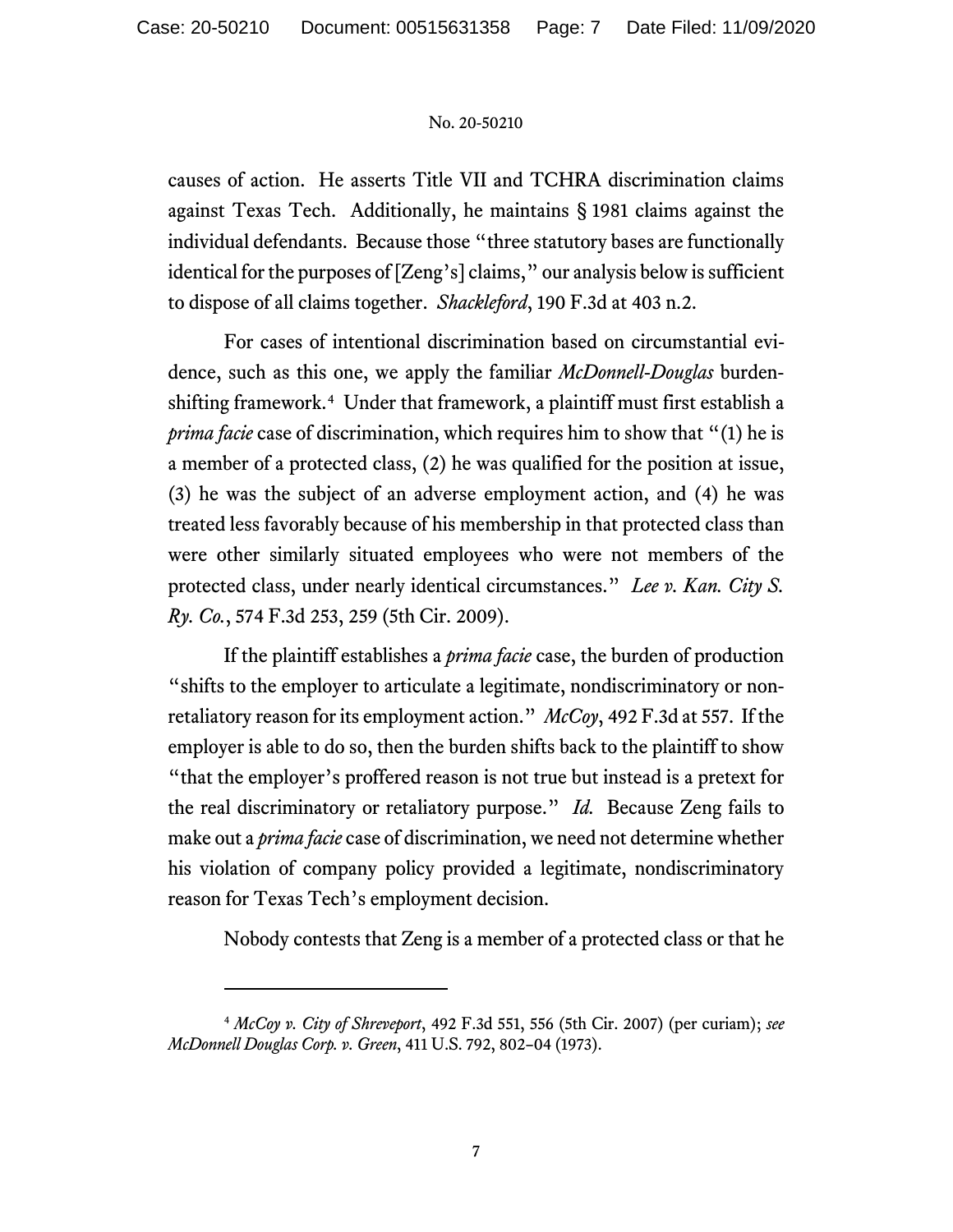was the subject of an adverse employment action. Instead, defendants assert that Zeng fails to make his *prima facie* case because he fails to offer evidence demonstrating that he was qualified for the position, and, even if he was, he was not treated less favorably than others under nearly identical circumstances. We assume that Zeng, as a Ph.D. in immunology, was qualified for the research assistant position. Our focus is instead on the fourth *prima facie* requirement—whether Zeng was treated unfavorably because of his protected status. He wasn't.

Zeng's *prima facie* case turns on whether the other employees that he identifies as comparators were similarly situated to him. *Lee*, 574 F.3d at 259. We construe "similarly situated narrowly, requiring the employees' situations to be nearly identical." *West v. City of Hous.*, 960 F.3d 736, 740 (5th Cir. 2020) (quotation omitted). "[E]mployees who have different work responsibilities or who are subjected to adverse employment action for dissimilar violations are not similarly situated." *Lee*, 574 F.3d at 259–60. Moreover, "the conduct the employer points to as the reason for the firing must have been 'nearly identical' to 'that of the proffered comparator who allegedly drew dissimilar employment decisions.'" *Garcia v. Prof'l Contract Servs., Inc.*, 938 F.3d 236, 244 (5th Cir. 2019) (quoting *Lee*, 574 F.3d at 260).

Zeng points to three groups as comparators: (1) Alexa Montoya and Christopher Lopez; (2) eleven other "employees with serious policy violations [who] were not terminated"; and (3) a final group of employees, all of whom were terminated but, according to Zeng, received "multiple opportunities and assistance to correct their behaviors prior to termination." We address each in turn.

We begin with Montoya and Lopez. Both of them worked in Zeng's department and, like Zeng, reported work hours that did not match their access badge data. Montoya reported normal working hours on 83 days when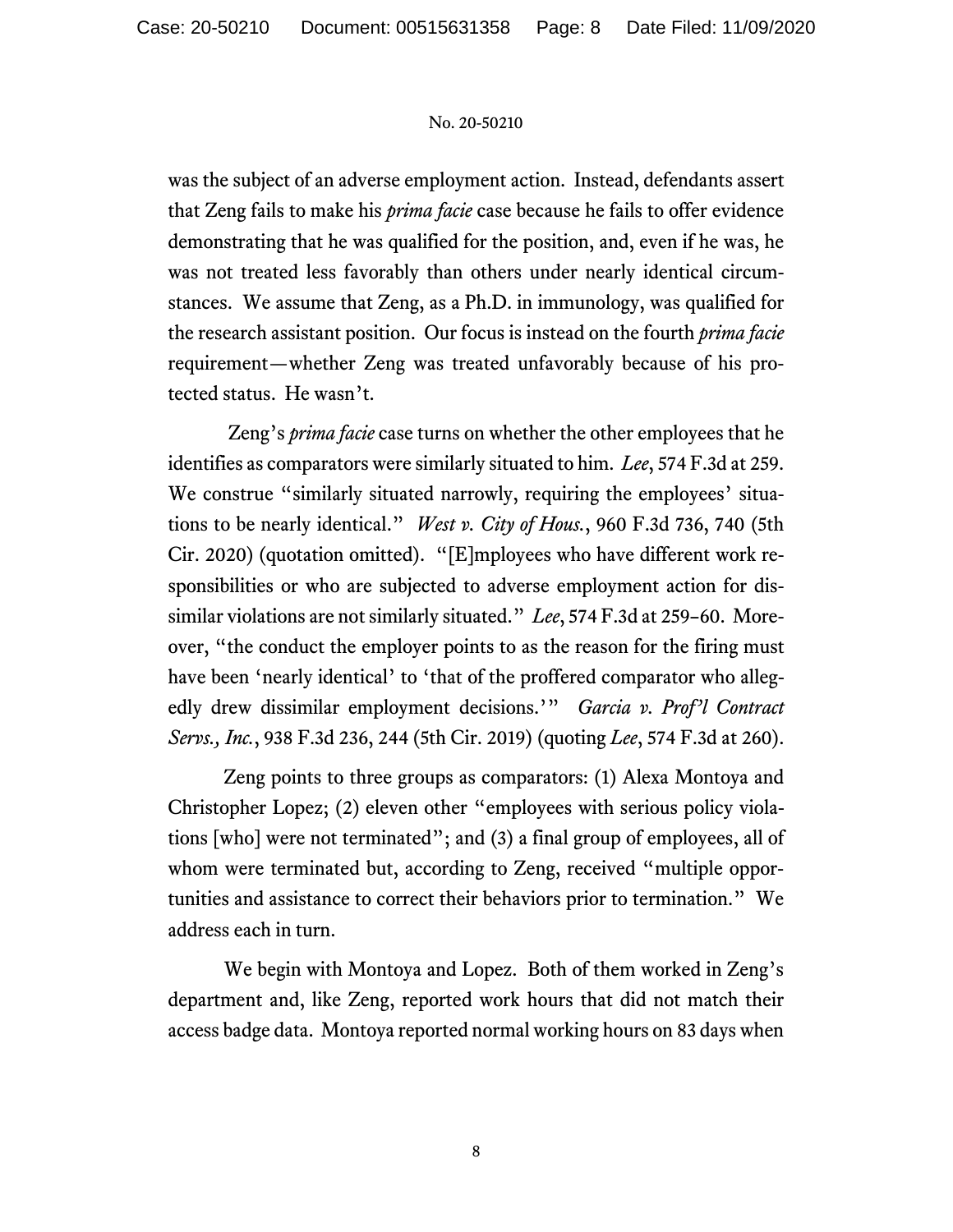she did not use her badge to access the building, and Lopez reported normal working hours on 24 days when he did not use his badge to access the building. But that resemblance aside, those two are not similarly situated to Zeng.

As an initial matter, both Montoya and Lopez cooperated with Court and others at Texas Tech to resolve the issue once the discrepancies were brought to light. Zeng, on the other hand, was given multiple opportunities to meet with Court to discuss his situation. On each occasion, Zeng either declined the opportunity or failed to respond at all. Therefore, even if Montoya's or Lopez's initial violations were "nearly identical" to Zeng's, the totality of their conduct was not.<sup>[5](#page-8-0)</sup>

In any event, the violations were not themselves "nearly identical." First, Montoya's and Lopez's absences were less severe than Zeng's 119-day absence. Additionally, those absences were based on conduct distinct from Zeng's. Montoya, for example, told her supervisor that she was unable to swipe her badge to enter the building because her badge was not authorized for the proper times. Instead, although her badge data did not reflect it, Montoya maintained that she was in the building at the reported times after being let in by others coming and going. Similarly, Lopez informed Court that he failed to swipe his badge on occasion because "he was often walking into work as people were leaving and did not need to use his card to gain access to the building."

Thus, the violations by Lopez and Montoya were not "nearly identical" to Zeng's. To be sure, the violations were discovered by the same pro-

<span id="page-8-0"></span><sup>&</sup>lt;sup>5</sup> See Lee, 574 F.3d at 260 ("If the 'difference between the plaintiff's conduct and that of those alleged to be similarly situated *accountsfor* the difference in treatment received from the employer,'the employees are not similarly situated forthe purposes of an employment discrimination analysis." (quoting *Wallace v. Methodist Hosp. Sys.*, 271 F.3d 212, 221 (5th Cir. 2001))).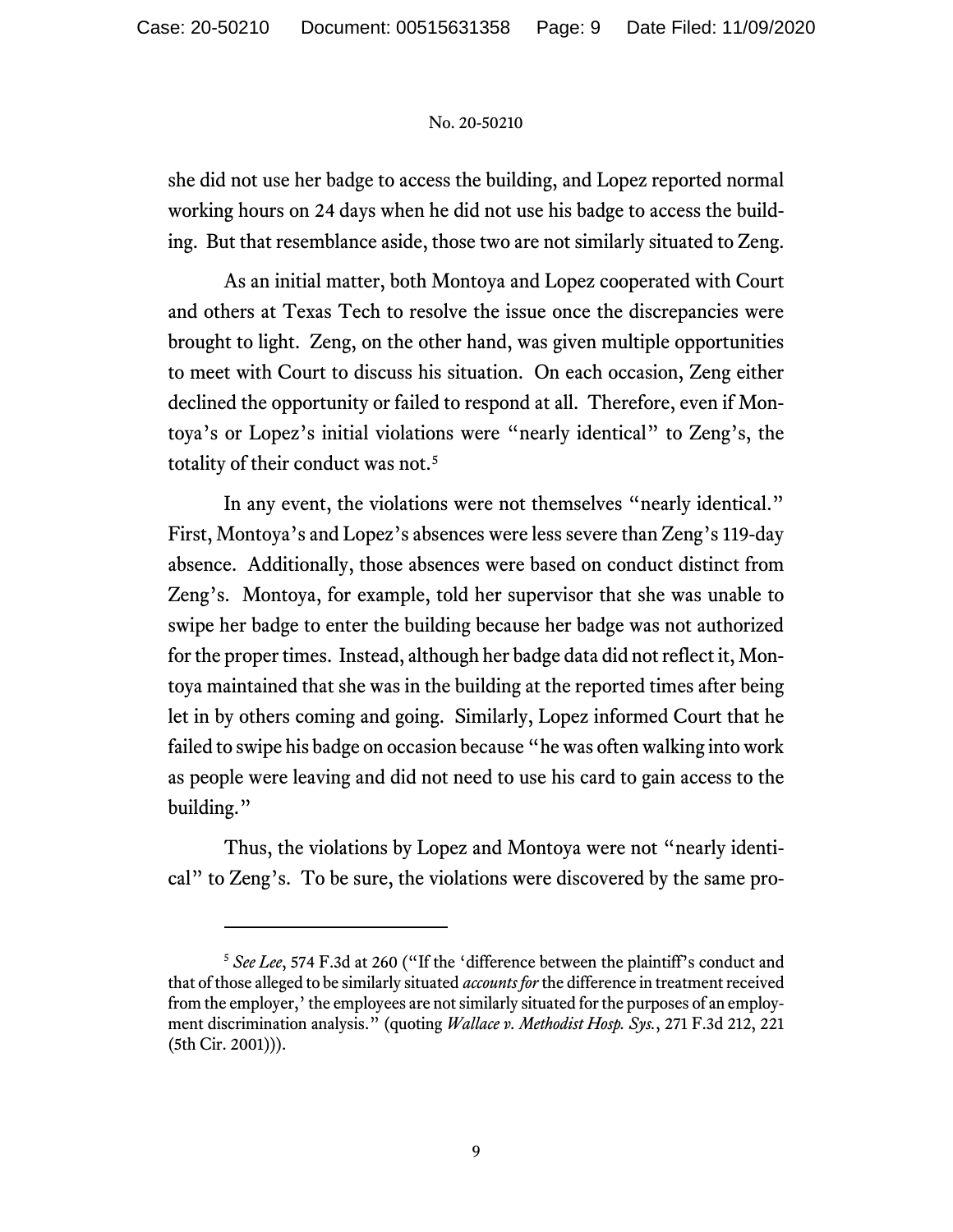cess: the internal audit. But the nature of the violations themselves improper use of the access badge as distinguished from working remotely from West Virginia without proper authorization—is patently different.

Next, Zeng points to a group of employees that violated Texas Tech's policies but were not terminated. That collection of employees includes a billing associate, two clinical assistants, a senior medical secretary, a research administrator, and a mechanic (among other similarly disparate positions). The violations themselves are just as dissimilar, ranging from tardiness to sexual harassment. The only discernable commonalities in the group is that they worked for Texas Tech, were somewhere below Lange in the chain-ofcommand, violated some rule at some point during their employment, and were not fired for that violation. Zeng doesn't assert that they shared "the same job or responsibilities" or had "comparable violation histories." *West*, 960 F.3d at 740. Therefore, we agree with the district court that they were not similarly situated to Zeng.

Finally, Zeng offers a group of thirteen employees who were terminated under Lange but, unlike Zeng, "were offered multiple opportunities and assistance to correct their behaviors prior to termination." Like the previous group, this diverse bunch includes a wide array of positions, including a coding and reimbursement specialist, a patient services specialist, and a senior business assistant. And, again like the previous group, the violations range broadly. It is true that the employees on that list received multiple "strikes" before being fired. But because all of them had "different work responsibilities" and were "subjected to adverse employment action[s] for dissimilar violations," that is inapposite. *Lee*, 574 F.3d at 259–60.

Zeng fails to demonstrate that "he was treated less favorably because of his membership in [a] protected class than were other similarly situated employees who were not members of the protected class, under nearly iden-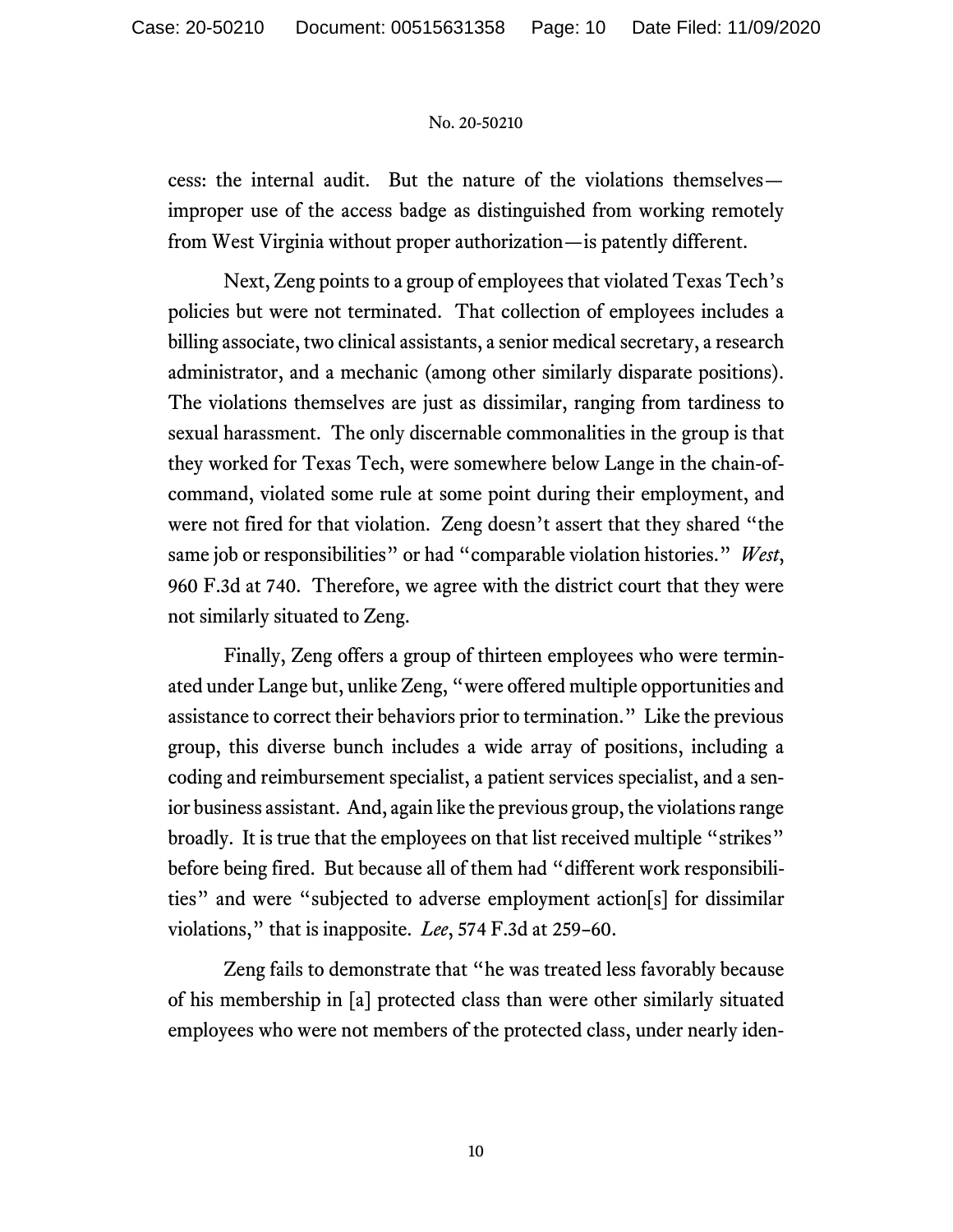tical circumstances." *Id.* at 259. Therefore, he fails to make his *prima facie* case of discrimination under the *McDonnell-Douglas* framework. We affirm summary judgment on the discrimination claims.

# B.

Zeng asserts, under 42 U.S.C. § 1983, that defendants deprived him of a property and liberty interest without adequate procedure, violating his Fourteenth Amendment due process rights. But because Zeng was not deprived of a protected property or liberty interest, he was not owed any constitutional due process.

"The first inquiry in every due process challenge is whether the plaintiff has been deprived of a protected interest in 'property' or 'liberty.' Only after finding the deprivation of a protected interest do we look to see if the State's procedures comport with due process." *Am. Mfrs. Mut. Ins. Co. v. Sullivan*, 526 U.S. 40, 59 (1999) (citations omitted). In the context of employment, a property interest arises "only when a legitimate right to continued employment exists." *McDonald v. City of Corinth*, 102 F.3d 152, 155 (5th Cir. 1996). A liberty interest arises "only when the employee is discharged in a manner that creates a false and defamatory impression about him." *Bledsoe v. City of Horn Lake*, 449 F.3d 650, 653 (5th Cir. 2006)(cleaned up). We address the two interests in turn.

1.

"State law controls the analysis of whether [an employee] has a property interest in his employment." *McDonald*, 102 F.3d at 155.In Texas, an at-will employment state, "employment may be terminated by the employer or the employee at will, for good cause, bad cause, or no cause at all." *Montgomery Cty. Hosp. Dist. v. Brown*, 965 S.W.2d 501, 502 (Tex. 1998). Therefore, to establish a property interest—"a legitimate right to continued employment"—an employee must show that the at-will presumption has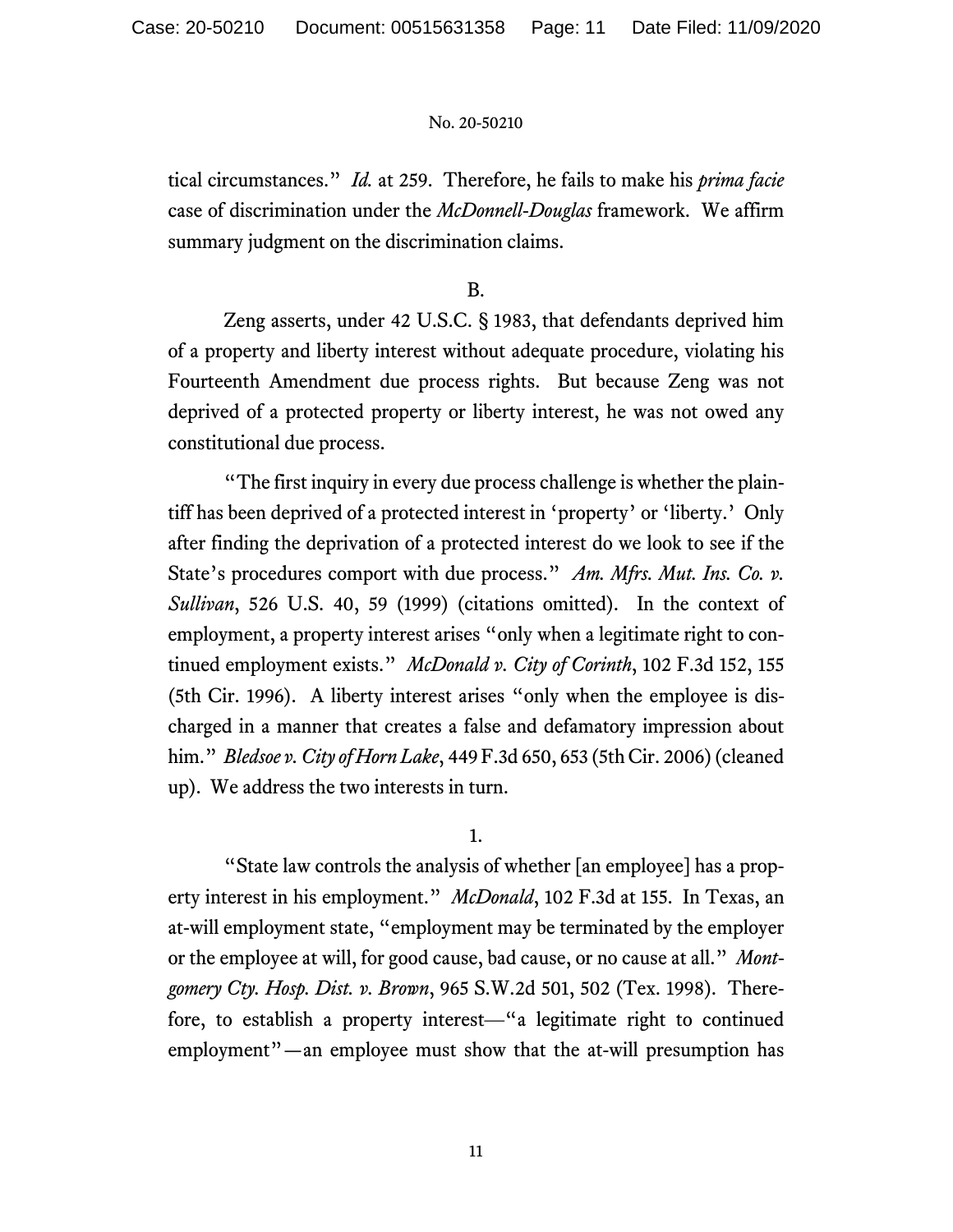been altered. *McDonald*, 102 F.3d at 155; *see also Muncy v. City of Dall.*, 335 F.3d 394, 398 (5th Cir. 2003).

That presumption can be changed by "a specific agreement to the contrary." *Brown*, 965 S.W.2d at 502.To do so, "the employer must unequivocally indicate a definite intent to be bound not to terminate the employee except under clearly specified circumstances. . . . An employee who has no formal agreement with his employer cannot construct one out of indefinite comments, encouragements, or assurances." *Id.*

Zeng signed an "Employment Acknowledgment" form that explicitly stated "a contract was not being offered" and "all employment at the Texas Tech University Health Sciences Center is employment-at-will." To establish a property interest, then, that status must have been modified. To that end, Zeng asserts that he and Wu formed a "definitive understanding" that he "would have continued employment." We disagree.

To support his position, Zeng asserts little more than conclusory statements that an understanding existed. He points first to two discussions with Wu regarding the stability of the position based on research-grant funding. He then speculates that Wu did not intend to fire him and, therefore, there was an understanding between the two. None of these instances "unequivocally indicate[s] a definite intent to be bound not to terminate the employee except under clearly specified circumstances." *Brown*, 965 S.W.2d at 502.

As an initial matter, the first set of conversations on which Zeng relies took place in the interview phase, i.e., *before* he signed the employment acknowledgment that expressly stated his employment was at-will. Those discussions could not have modified an employment arrangement that did not yet exist.

Irrespective of when the conversations occurred, Zeng can point to no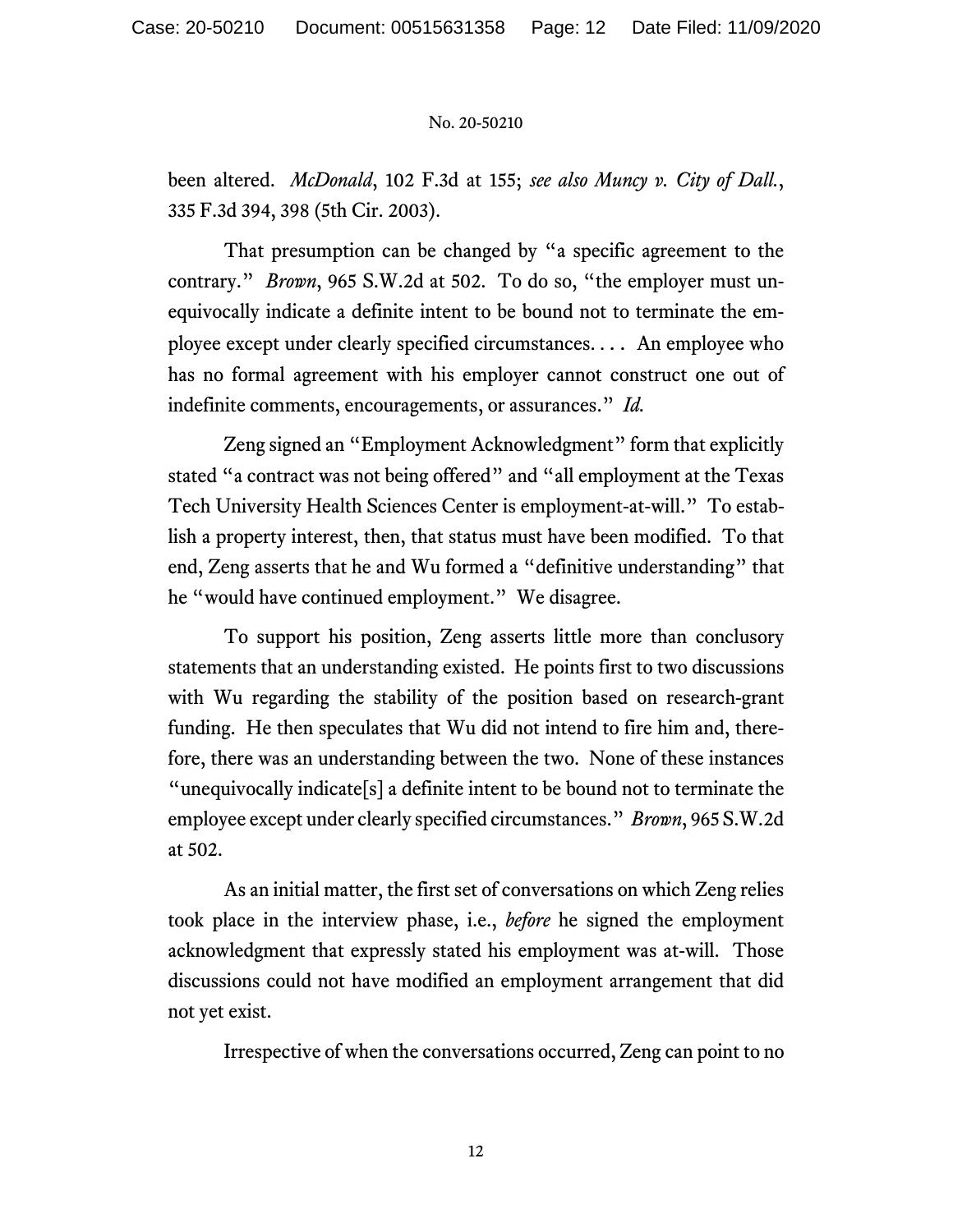"expressed" or "clear and specific" agreement to modify his employment from at-will. *El Expreso, Inc. v. Zendejas*, 193 S.W.3d 590, 594 (Tex. App.— Houston [1st Dist.] 2006, no pet.) (quotation omitted). The best he can do is state that Wu told him there was sufficient funding to sustain the position for several years. At most, Wu's statements regarding the stability of funding were "indefinite . . . assurances." *Brown*, 965 S.W.2d at 502.

Moreover, whether Wu intended to fire Zeng is irrelevant. That a supervisor does not intend to fire an employee does not compel the conclusion that he or she is "bound not to terminate the employee . . . ." *Brown*, 965 S.W.2d at 502. It shows only that the supervisor does not wish to do so, not that he or she could not do so if desired.

Zeng was hired as an at-will employee. Nothing changed that. He had no "legitimate right to continued employment" and, therefore, no protected Fourteenth Amendment property interest. *McDonald*, 102 F.3d at 155.

2.

Zeng asserts that his termination infringed on a liberty interest, which, like property interests, can trigger procedural due process rights. When "the government discharges an employee amidst allegations of misconduct, the employee may have a procedural due process right to notice and an opportunity to clear his name." *Bledsoe*, 449 F.3d at 653. Those rights are triggered "only when the employee is discharged in a manner that creates a false and defamatory impression about him and thus stigmatizes him and forecloses him from other employment opportunities." *Id.* (quotation omitted).

We employ a seven-element "stigma-plus-infringement" test to determine whether a government employee is entitled to a remedy under § 1983. *Id.* Zeng must demonstrate that "(1) he was discharged; (2) stigmatizing charges were made against him in connection with the discharge; (3) the charges were false; (4) he was not provided notice or an opportunity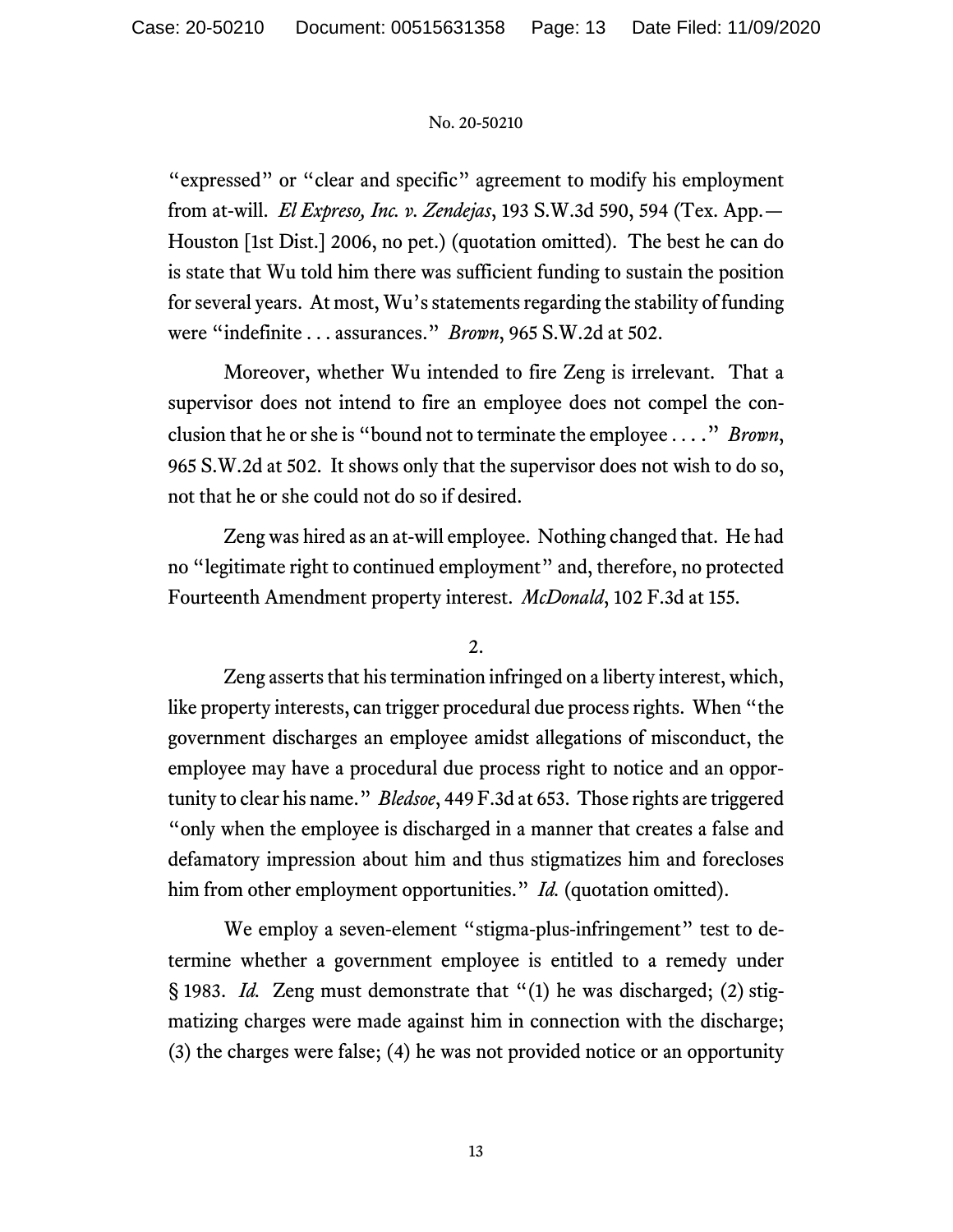to be heard prior to the discharge; (5) the charges were made public; (6) he requested a hearing to clear his name; and (7) the employer denied the request." *Id.* He cannot do so.

To the extent that Zeng reasserts his argument made in the district court that Texas Tech infringed on his liberty interests by classifying his termination as for "misconduct," that claim fails here as it did there. It is undisputed that Zeng violated Texas Tech policy when he worked from West Virginia. He fails element three, then, because the "charges were [not] false." *Id.*

Zeng also claims that Texas Tech's determination to designate him as not eligible for rehire ("NEFR") was "both adverse and stigmatizing" and, therefore, infringed his liberty interest. That assertion fails for several reasons. The meaning of an NEFR designation is published in the Texas Tech University System regulations. There, it states the criteria for NEFR: "The individual engaged in behavior that constitutes serious misconduct including but not limited to fraud, theft, violence/threat of violence, alcohol/drug policy violation, moral turpitude, sexual misconduct, or other conduct demonstrating unfitness for employment." Because Zeng was fired for misconduct, he "engaged in . . . conduct demonstrating unfitness for employment," and it fails *Bledosoe*'s third element. *Id.*

Moreover, Zeng provides no evidence that the "the charges were made public." *Id.*<sup>[6](#page-13-0)</sup> To be sure, the NEFR designation was disclosed to a reference-check company that was hired at Zeng's behest. But because "there is no liability when  $\dots$  the plaintiff cause[s] [the charges] to be made

<span id="page-13-0"></span><sup>&</sup>lt;sup>6</sup> As described above, the meaning of an NEFR designation is publicly available. But Zeng's NEFR designation, not what that designation generally means, is what must have been "made public." *Bledsoe*, 449 F.3d at 653.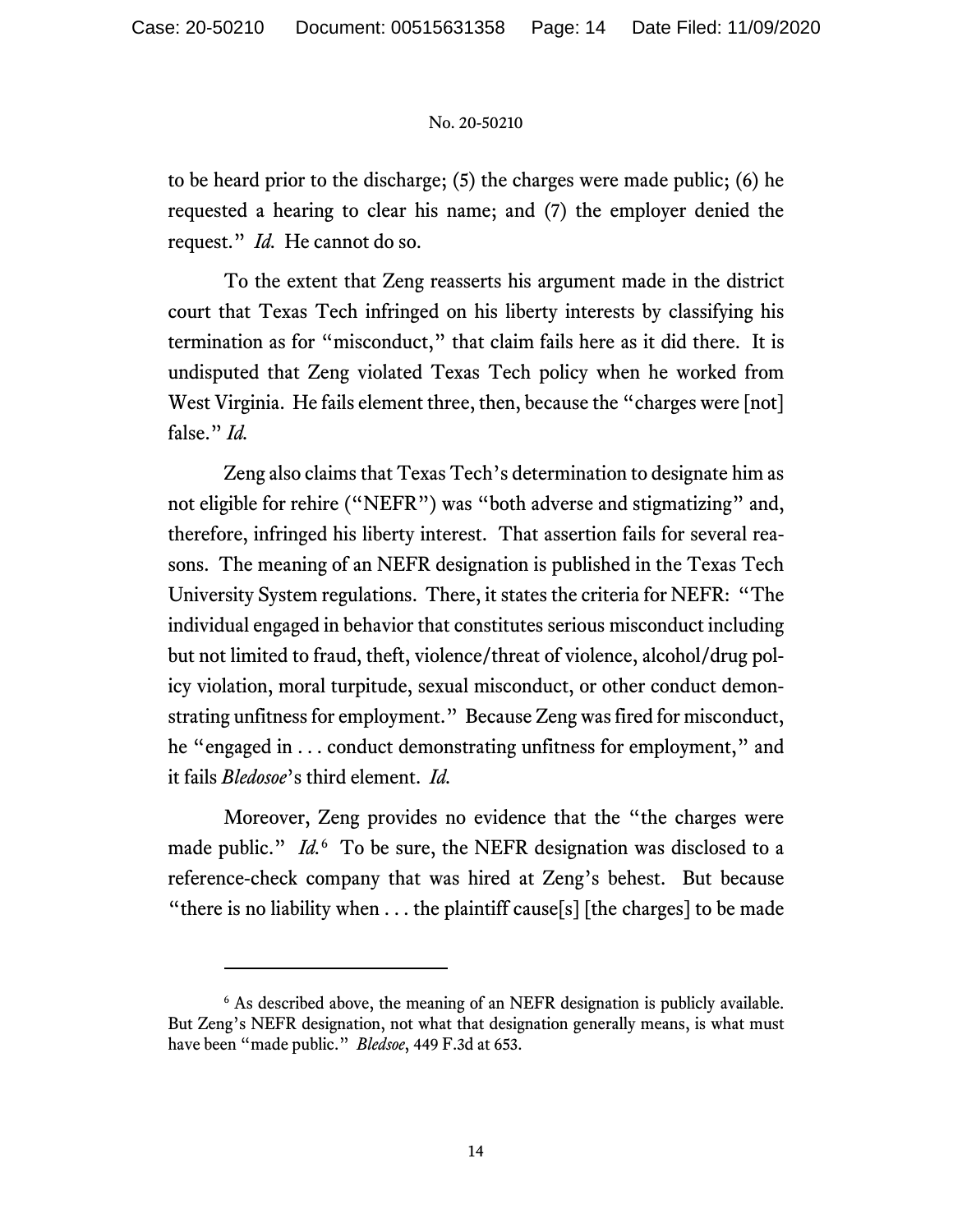public," that is insufficient. *Hughes v. City of Garland*, 204 F.3d 223, 228 (5th Cir. 2000) (quotation omitted). Zeng can point to no other instances in which the NEFR designation was made public. Therefore, his assertion also fails *Bledsoe*'s fifth element. *Bledsoe*, 449 F.3d at 653.

Because Zeng did not have a property interest in continued employment, and because he cannot show that his termination infringed on a liberty interest, he was not deprived of any procedural due process rights. Therefore, we affirm summary judgment on his § 1983 claims.

# C.

Zeng puts forth defamation and tortious interference claims under Texas tort law. He posits that the individual defendants defamed him by labelling him as terminated for misconduct and NEFR. He further contends that those labels were communicated to prospective employers, committing tortious interference with prospective employment.

These claims border on frivolity. Substantively, Zeng cannot show that Texas Tech published a false statement, which is a required element of defamation. *In re Lipsky*, 460 S.W.3d 579, 593 (Tex. 2015). As explained above, the alleged defamatory statements were not false, nor did Texas Tech make them public. Neither can Zeng demonstrate that Texas Tech's actions were "independently tortious or unlawful," an element of a tortious interference claim. *Coinmach Corp. v. Aspenwood Apartment Corp.*, 417 S.W.3d 909, 923 (Tex. 2013). And, in any event, the claims are barred by sovereign immunity.

The Texas Tort Claims Act ("TTCA") provides a "limited waiver of [sovereign] immunity for certain suits." *Garcia*, 253 S.W.3d at 655. Recovery against a government employee is barred "when suit is filed against an employee whose conduct was within the scope of his or her employment and the suit could have been brought against the governmental unit." *Id.* at 657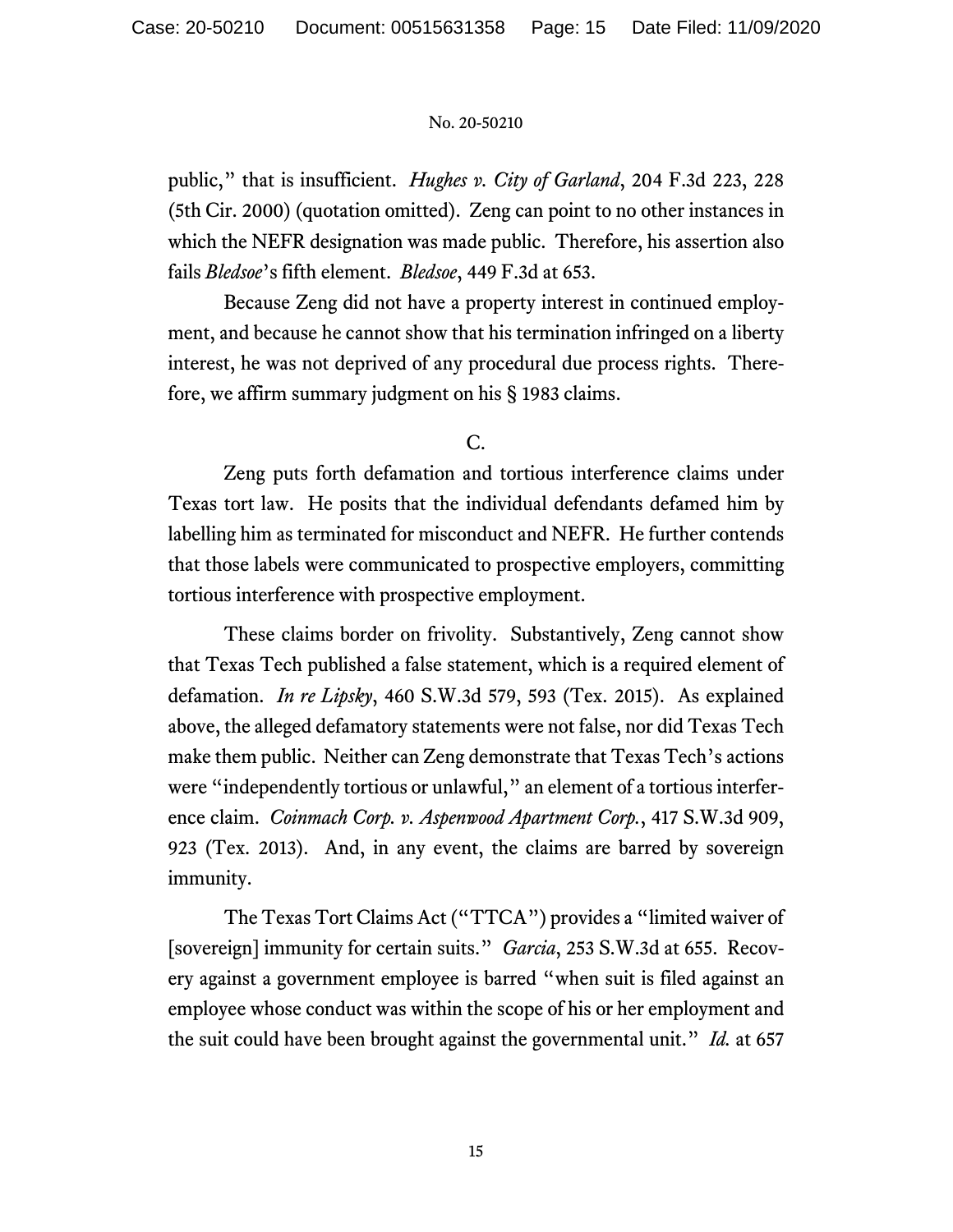(citing TEX. CIV. PRAC. & REM. CODE  $\S$  101.106(f)). Thus, Zeng seeks to avoid sovereign immunity by claiming that defendants' conduct was not within the scope of their employment or was otherwise *ultra vires*.

To be within the scope of employment, there must be "a connection between the employee's job duties and the alleged tortious conduct." *Laverie v. Wetherbe*, 517 S.W.3d 748, 753 (Tex. 2017). That connection may be satisfied "even if the employee performs negligently or is motivated by ulterior motives or personal animus so long as the conduct itself was pursuant to her job responsibilities." *Id.* The district court found, and Zeng now seemingly concedes, that "there is a clear connection between the conduct at issue in [Zeng's] tort claims—essentially, how the Individual Defendants categorized and decided his termination—and the Individual Defendants' job duties as administrators of [his] workplace." We agree.

"To fall within th[e] *ultra vires* exception, a suit must not complain of a government officer's exercise of discretion, but rather must allege, and ultimately prove, that the officer acted without legal authority or failed to perform a purely ministerial act." *City of El Paso v. Heinrich*, 284 S.W.3d 366, 372 (Tex. 2009). Acting "without legal authority" means that the government actor must have "violated statutory or constitutional provisions." *Lazarides v. Farris*, 367 S.W.3d 788, 800 (Tex. App.—Houston [14th Dist.] 2012, no pet.). Zeng alleges only violations of Texas Tech policy, not "statutory or constitutional provisions." *Id.*[7](#page-15-0) Therefore, that assertion is insuffi-

<span id="page-15-0"></span><sup>&</sup>lt;sup>7</sup> We recognize that because Texas Tech is a state university, some of its policies those promulgated by the Board of Regents—may "have the same force as an enactment of the legislature" for purposes of waiving sovereign immunity. *Hall v. McRaven*, 508 S.W.3d 232, 235 (Tex. 2017). But not every university policy meets that criterion. *See Univ. of Hous. v. Barth*, 403 S.W.3d 851, 856 (Tex. 2013). Because Zeng provides "no evidence that the [relevant policy was] enacted by the Board of Regents," those policies are not "law" for purposes of the *ultra vires* or purely-ministerial-act exceptions to sovereign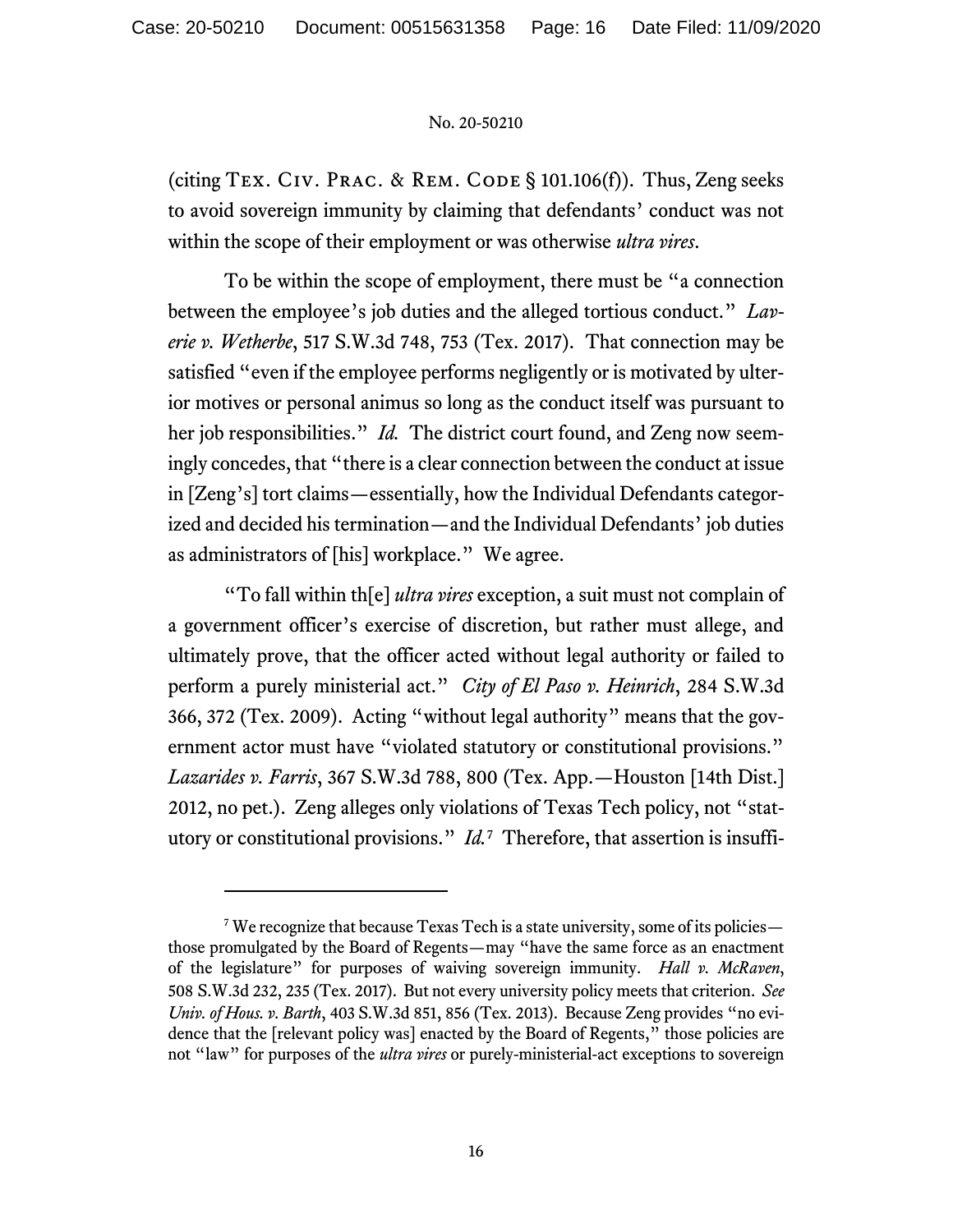cient to sustain a claim under the *ultra vires* exception.

Purely "[m]inisterial acts are those where the law prescribes and defines the duties to be performed with such precision and certainty as to leave nothing to the exercise of discretion or judgment." *Sw. Bell Tel., L.P. v. Emmett*, 459 S.W.3d 578, 587 (Tex. 2015) (quotation omitted). Again, Zeng asserts only duties imposed by Texas Tech policy, not law. Therefore, he can demonstrate no failure to perform purely ministerial acts on behalf of the defendants.

In sum, Zeng's tort claims are barred by sovereign immunity under the TTCA. Even if they weren't, his substantive arguments lack merit. We affirm the summary judgment in favor of the individual defendants on the tort claims.

# D.

Zeng appeals the denial of his motion for supplemental discovery. Rule 56(d) of the Federal Rules of Civil Procedure states that, following a motion for summary judgment, if the nonmoving party "shows . . . that, for specified reasons, it cannot present facts essential to justify its opposition, the court may" permit additional discovery. FED. R. CIV. P. 56(d). "We review a district court's denial of a Rule 56(d) motion for abuse of discretion." *Am. Family Life Assurance Co. of Columbus v. Biles*, 714 F.3d 887, 894 (5th Cir. 2013) (per curiam). We find none.

Motions for additional discovery under Rule 56(d) are "broadly favored and should be liberally granted because the rule is designed to safeguard nonmoving parties from summary judgment motions that they cannot

immunity. *Id.* at 855–57.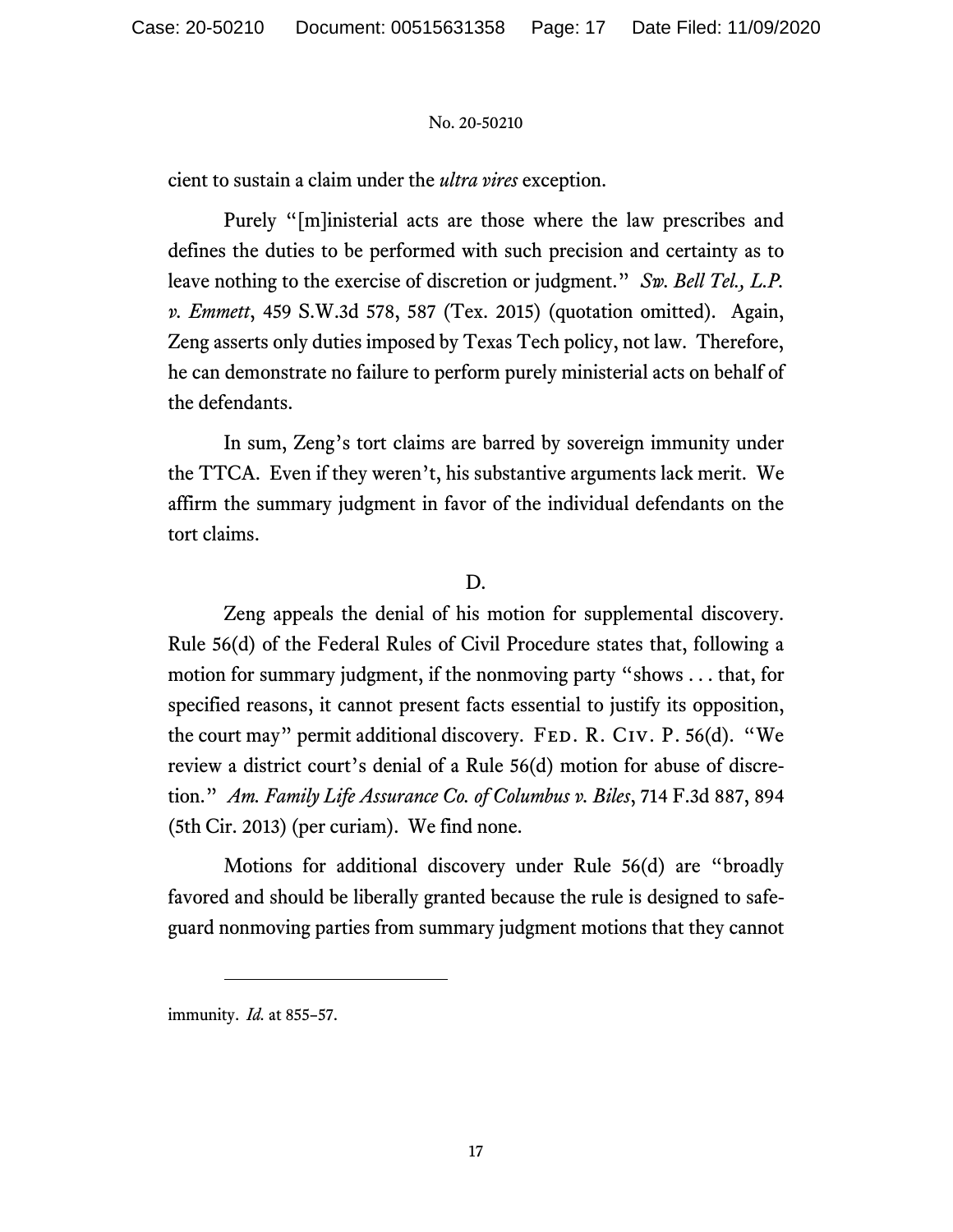adequately oppose." *Raby v. Livingston*, 600 F.3d 552, 561 (5th Cir. 2010) (quotation omitted). Even still, the nonmoving party must demonstrate "how the emergent facts, if adduced, will influence the outcome of the pending summary judgment motion." *Biles*, 714 F.3d at 894 (quotation omitted). Therefore, "we generally assess whether the evidence requested would affect the outcome of a summary judgment motion." *Smith v. Reg'l Transit Auth.*, 827 F.3d 412, 423 (5th Cir. 2016).

Zeng sought to discover Montoya's and Lopez's "timesheets and the records of [their] access card use" for an additional period of time. According to Zeng, "[i]n order to assess the seriousness" of their violations for the purposes of establishing that he was similarly situated to them, it was "important to know how many claimed workdays without access card use" they had accrued.[8](#page-17-0) As explained above, however, the number of claimed workdays without access card use—even if equal to or greater than Zeng's 119-day absence—would not make Montoya or Lopez similarly situated to him. The violations themselves are different. One is the improper use of an access badge; the other is working from another part of the country without proper authorization.

Because the additional discovery would not have "affect[ed] the outcome of [the] summary judgment motion," the district court did not abuse its discretion in denying the motion. *Id.*

# E.

Zeng appeals the denial of his motion for sanctions for spoliation of

<span id="page-17-0"></span><sup>8</sup> On appeal, Zeng recharacterizes the aims of his motion. He now intimates that additional discovery may somehow have uncovered that Montoya and Lopez were not working at all, rather than only failing to use their access badges. Because the additional discovery that Zeng sought would not have uncovered that information, we need not address its relevance.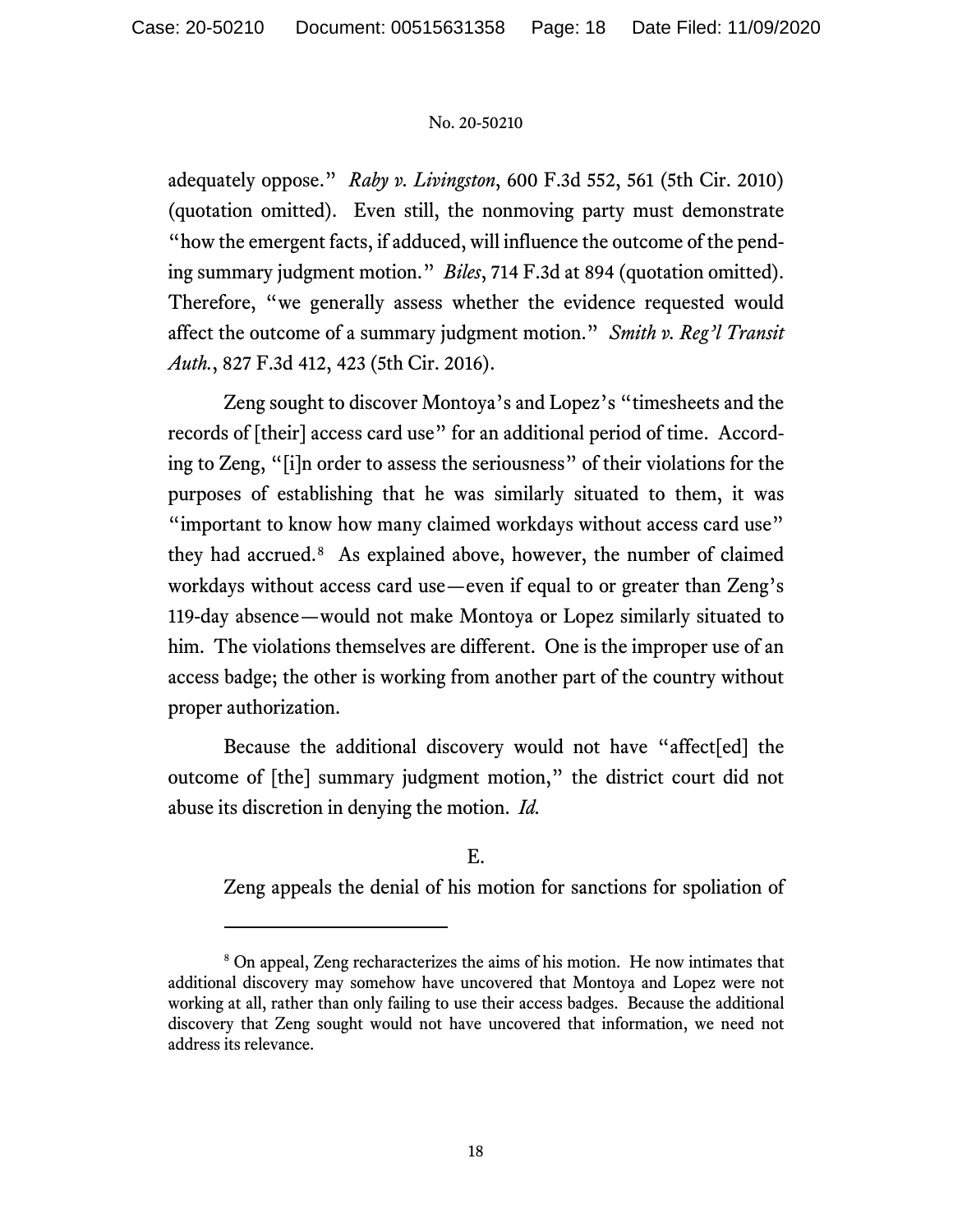evidence. He asserts that Texas Tech deleted his work email account history in violation of its duty to preserve evidence. The district court determined that the motion failed because Zeng could not make the requisite showing of bad faith. We review that decision for abuse of discretion. *Guzman v. Jones*, 804 F.3d 707, 713 (5th Cir. 2015). Once again, we find none.

"Spoliation of evidence is the destruction or the significant and meaningful alteration of evidence." *Id.* (quotation omitted). When that occurs, we permit an "adverse inference" against the offending party "only upon a showing of 'bad faith' or 'bad conduct.'" *Id.* (quoting *Condrey v. SunTrust Bank of Ga.*, 431 F.3d 191, 203 (5th Cir. 2005)). The duty to preserve evidence attaches only "when the party has notice that the evidence is relevant to the litigation or should have known that the evidence may be relevant." *Id.*

It is uncontested that the emails were deleted on March 3, 2018.<sup>[9](#page-18-0)</sup> The only evidence Zeng posits may have placed Texas Tech on notice of the litigation before that date is a complaint sent to Rotwein and an exchange of emails with Salcido and Lange. Zeng sent Rotwein a letter expressing his regret that he had been terminated, explaining the stain the termination would have on his "career record," stating that the decision would "reflect poorly on the university," and asking Rotwein to reconsider. He then forwarded that letter to Rebecca Salcido and Lange.

Nothing in that letter could be construed as placing Texas Tech on notice that Zeng would even file suit, much less that his emails would be relevant to that litigation. Never was there a mention of discrimination or

<span id="page-18-0"></span><sup>&</sup>lt;sup>9</sup> It appears that the emails were deleted per a general Texas Tech policy, under which emails are deleted ninety days after an employee is terminated. That factual assertion was uncontested until Zeng now claims that "no such policy was produced." Even if there was no policy in place, both sides agree that the emails were deleted on March 3.